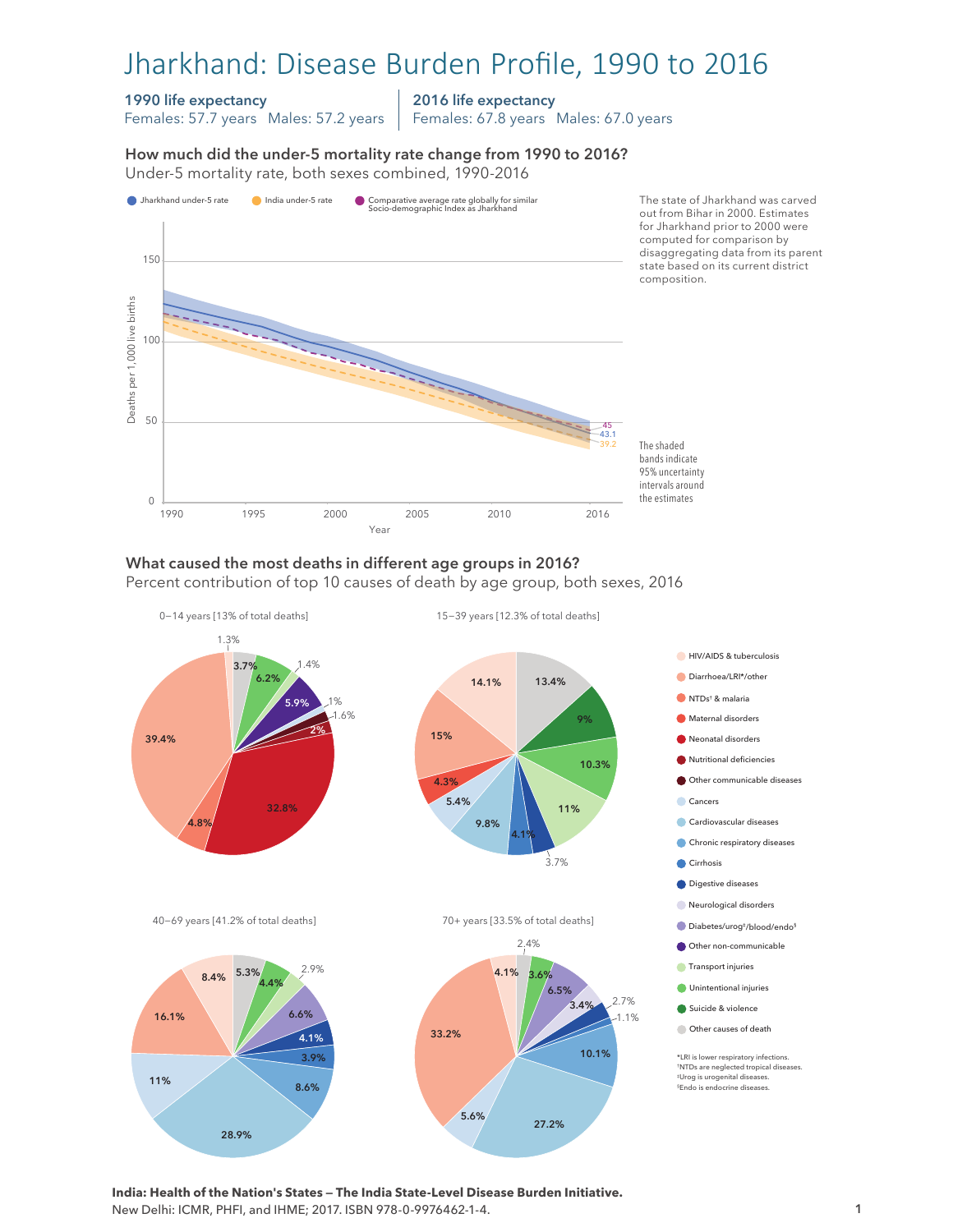# Proportion of total disease burden from:

## Premature death: 67.9% | Disability or morbidity: 32.1%

## What caused the most years of life lost, by sex, in 2016?

Top 15 causes of YLLs, ranked by percent for both sexes combined, 2016



## What caused the most years lived with disability, by sex, in 2016?

Top 15 causes of YLDs, ranked by percent for both sexes combined, 2016



\*COPD is chronic obstructive pulmonary disease.

\*Sense organ diseases includes mainly hearing and vision loss.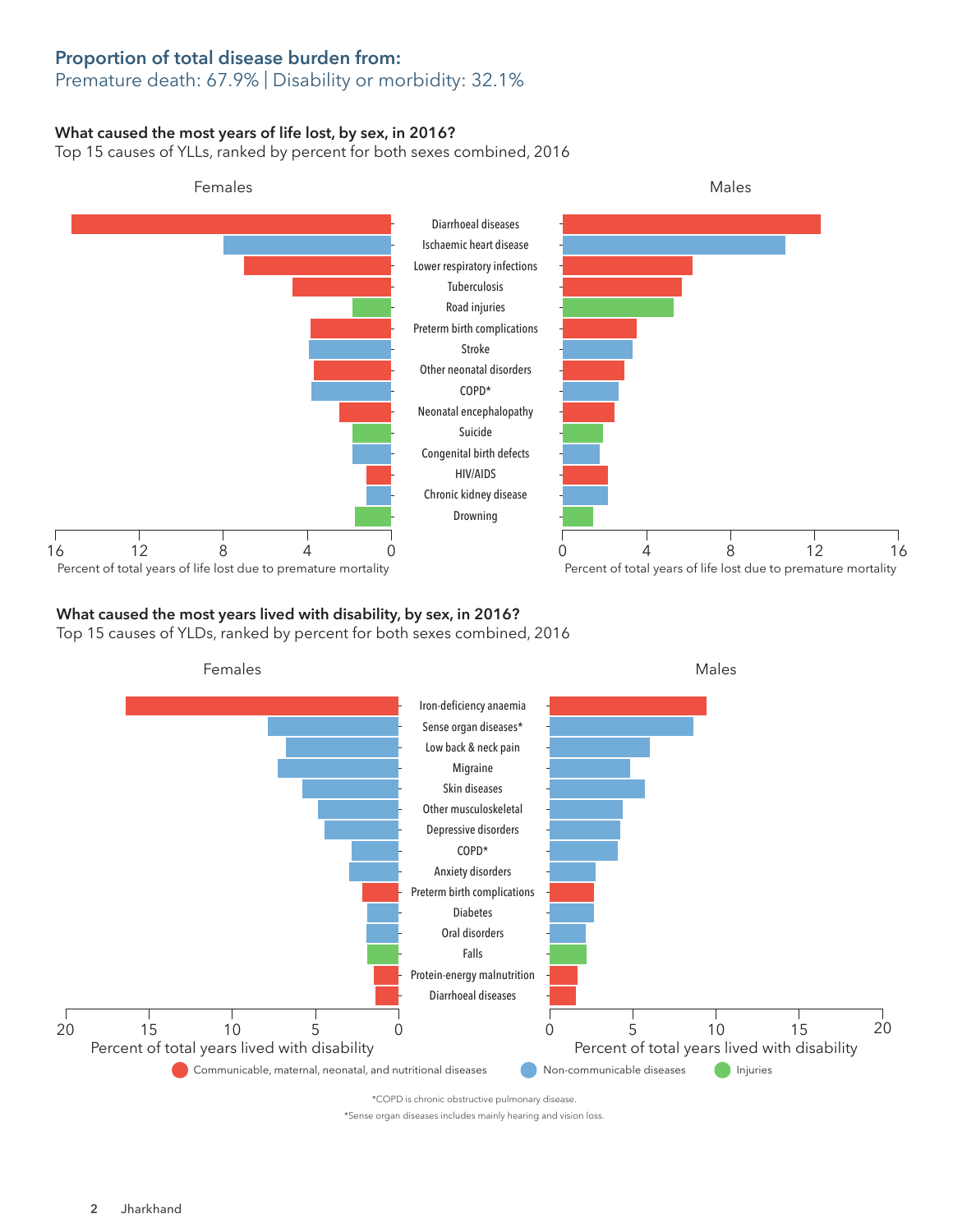## Proportion of total disease burden from: CMNNDs: 40.8% | NCDs: 48.3% | Injuries: 10.9%

How have the leading causes of death and disability combined changed from 1990 to 2016? How have the leading causes of death and disability combined changed from 1990 to 2016? Change in top 15 causes of DALYs, both sexes, ranked by number of DALYs, 1990–2016 Change in top 15 causes of DALYs, both sexes, ranked by number of DALYs, 1990–2016



DALYs from that cause out of total DALYs.

What caused the most death and disability combined across age groups in 2016? Percent of DALYs by age group, both sexes, 2016



The number in the bracket on top of each vertical bar is the ratio of percent DALYs to population for that age group. The number in parentheses after each age group on the x-axis is the percent of population in that age group.